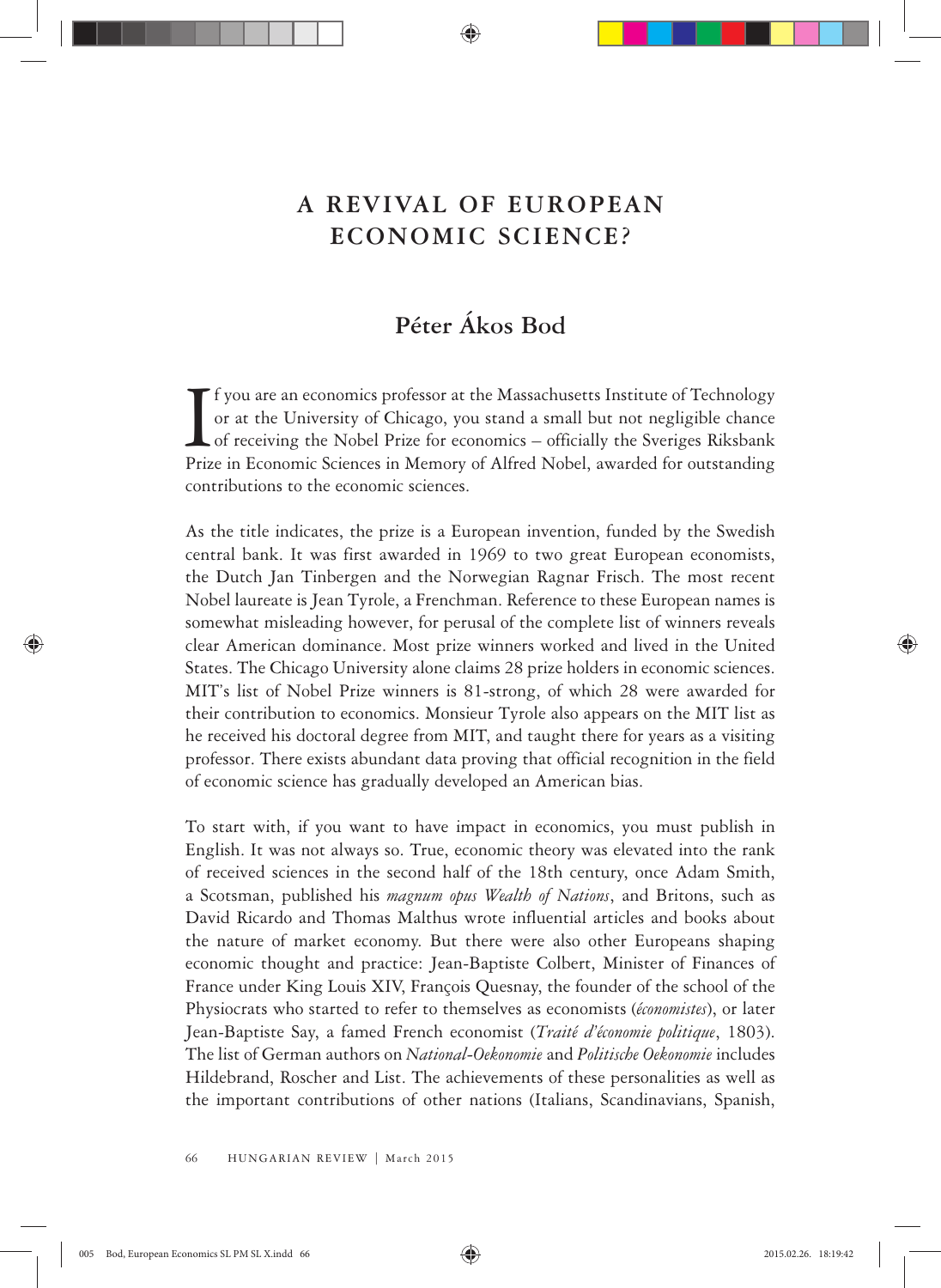North Americans, Poles and Hungarians) are well documented in the monumental volume of Gyula Kautz (*Die geschichtliche Entwicklung der National-Oeconomie and ihrer Literatur*, Vienna, 1860), the encyclopaedic Hungarian professor of the nineteenth century, who wrote in German as Dr Julius Kautz.

But that was a long time ago. By now, the terms political economy or national economy, and even economic science have been sidelined by *economics*. Since the publication of the seminal textbook of Paul Samuelson of MIT (*Economics: An Introductory Analysis*, first published in 1948) most students around the globe have been studying from American macroeconomics and microeconomics textbooks.

The process of Americanisation of our subject and its drivers are well presented in a recent book by Hungarian academic László Csaba (*Európai közgazdaságtan* [European Economic Science], Budapest, 2014). This paper reflects on Professor Csaba's thought-provoking and important volume which covers four interconnected topics: the Europeanness of contemporary economic science; the European concept of social market economy; evaluation of the transition from planned to market economy in Central Eastern Europe; and, fourthly, the contribution of "transitology" to the advancement of economic science.

One would imagine that there has been a lot of soul-searching in the economic profession after the eruption of the most recent, and surprisingly deep, economic and financial crisis of 2007–2009. Certainly much has been written on the state of modern economics and on the validity of the advice offered by economists. Yet the economics mainstream does not seem to have been on the retreat. Crisis? What crisis? – has been the reaction of many leading personalities of the profession.

How come that the obvious failure of the dominant economic model during the "subprime" crisis and its follow-up crises across the globe have not been enough to shake the position of the mainstream? Actually, what has happened is just the opposite: having reviewed the economic literature, Professor Csaba claims that the professional mainstream has become even stronger, at least as far as the doctrinal position of the leading (American) journals is concerned. Csaba examined the journals with so-called high impact factors – that is those that give the biggest career boosts when it comes to getting a teaching post, winning research grants, or gaining academic promotion. These are: *Journal of Economic Literature*, *Journal of Economic Perspectives*, *Annual Review of Economics*, *Journal of Political Economy*, and some other important periodicals, edited in the USA. *The Economic Journal*, *European Economic Review*, *Scandinavian Journal of Economics*, *Kyklos* and *Economic Policy* are high-standard European publications; yet their ranking is lower in most systems. The editing boards of the highest impact factor journals may not admit to represent the orthodoxy of our age, but content analysis reveals that the most

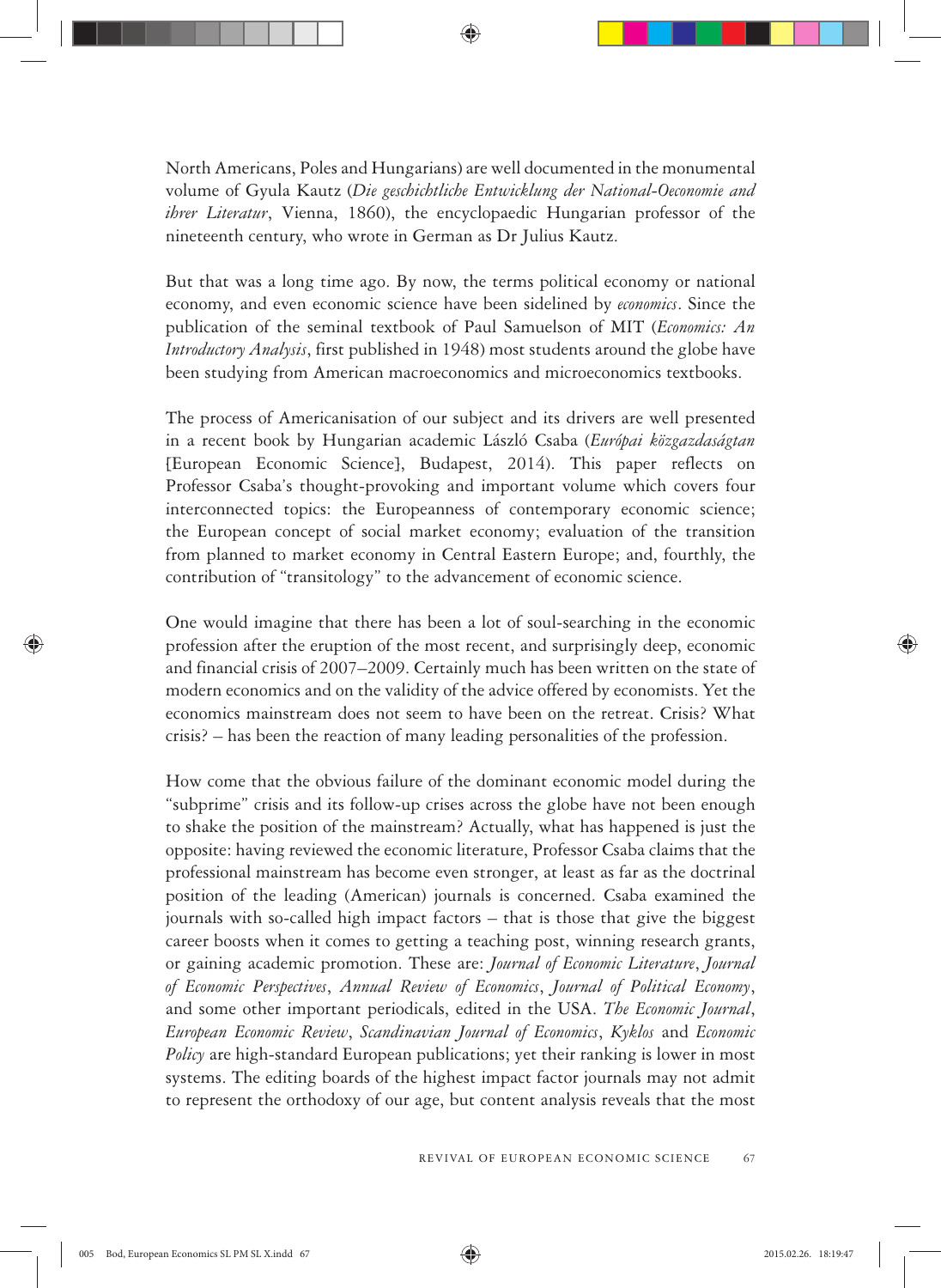influential periodicals, those with high impact factors, do in fact define the present mainstream – and they seek to maintain its dominant position. The structural dominance of a limited number of professional journals obviously narrows the scope of accepted views, and has a strong impact on the measurement of academic performances: publishing in a high impact journal increases your ranking in academia while publishing the same piece in a lower ranked journal counts much less in terms of impact factor.

What about books? Earlier, particularly in the continental tradition, it was the publication of a monograph that gave you some sort of standing in the profession as well as a boost to a promotion to professorship. László Csaba's view on the importance of books (monographs) is unambiguous: professional books are still vital as a medium of communicating scientific thoughts, particularly in social sciences. Yet, the odds seem to be against books these days. People read less books, young people in particular. In some promotion systems, strange as it may sound, having a book published counts a mere fraction of having an article published in a high impact factor journal.

This is weird. There are certain topics that can only be discussed if the author's subject is placed in its historical context, with references to antecedents and to potential social consequences. A highly technical article is frequently a marginal contribution to a narrowly defined issue, accessible to a few who are experts of the given niche subject. Editors and the editorial board of the "closed shop" journals may gradually degenerate into a clique – which is surely detrimental to the diversity of views and ideas.

I fully share Professor Csaba's opinion on the significance of books as a main output of academia. He adds, and again one can only support his position, that academic achievement in continental Europe should not be reduced to publishing in English only; it is the moral duty of the domestic academic community to communicate with the general public in its native language. This is particularly true for books: a monograph is something you cannot read in one go; you the reader may enter into imaginary dialogue with the author, unlike a reader of a short and technical piece of a professional journal. Articles, working papers and posters put the reader through a linear path from introduction to final conclusion. Books however, we know, *habent sua fata*.

The conclusion of Csaba's book on this count is modestly optimistic: he believes in a research programme aiming at restoring the European concept of economics as a social science. Under this concept, researchers acknowledge the historical roots of their subject, and academics would not suppress their ambitions to have an impact on the life of society for the sake of just being technically advanced and

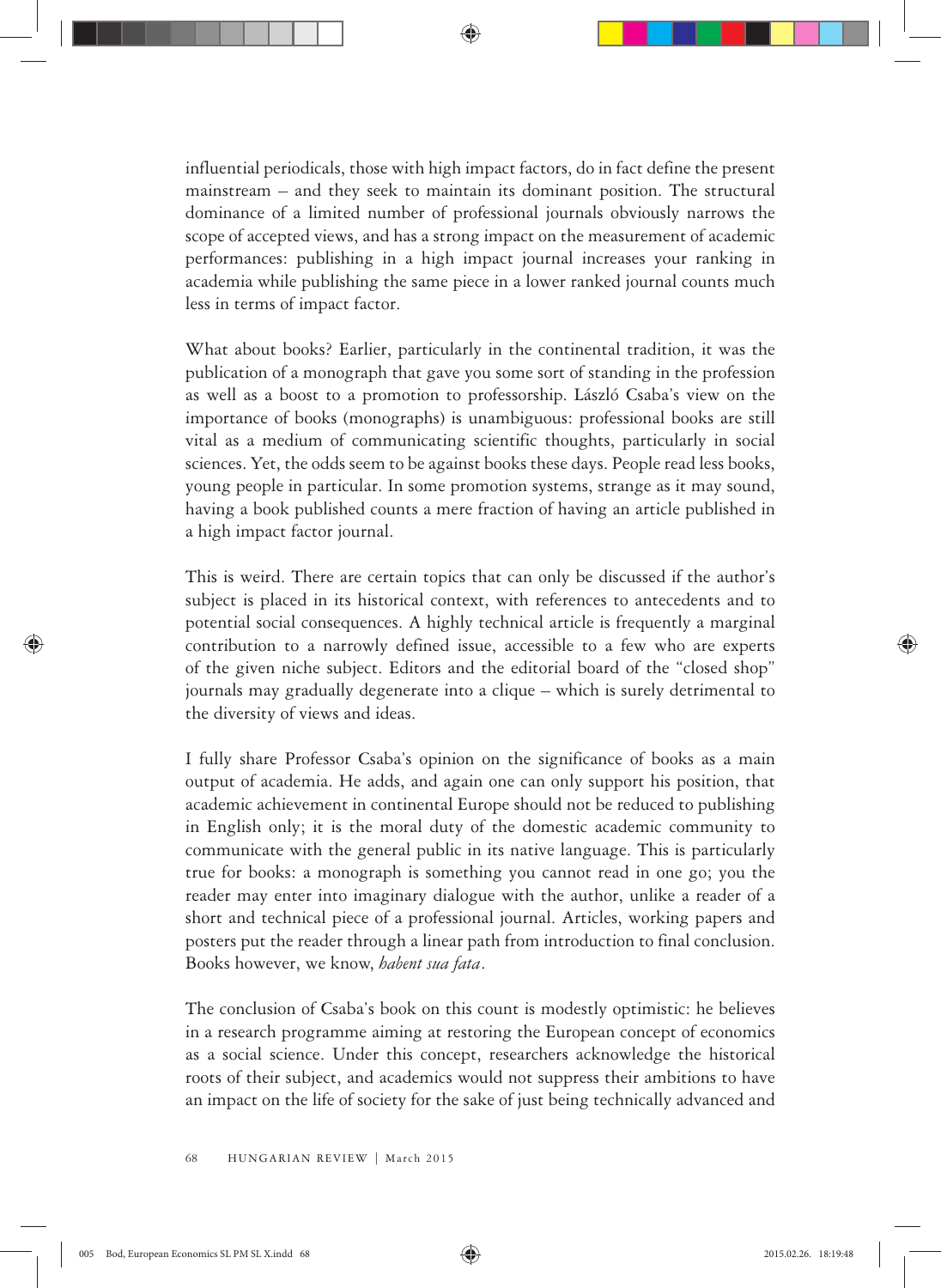elegant. Research should be relevant to the needs of society.

Is this not a bit naive? Not at all. There has not been any massive introspection within the economic science. You can still notice that the profession has become somewhat more sensitive towards heterodox ideas than before, and more perceptive to the views of the rest of society. Consequently, it is not unlikely that we will witness much weakening of the position of the rigid orthodoxy. Still, I am a bit sceptical about the chances of the re-emergence of a European economic science, and even more so regarding the return of national schools (such as the "Scottish", "Austrian" or "Scandinavian" schools of yesteryear). Tendencies or schools of thoughts do exist, mostly organised around leading journals and publishing houses. But the nature of the job market, the logic of promotion in academia, and the internationalisation of editorial boards all work against the existence of national or regional schools. New forums also want to be recognised by the gatekeepers of the international quality check. The latter do belong to the mainstream of the era, by definition.

I am, however, more optimistic than Professor Csaba on the second issue examined in his volume: the relevance of the (European) *social market economy*. You may claim that social market economy – or let us put this way: *Sozialmarktwirtschaft* – is already a closed chapter in the history of economic thought and economic policy practice. The highly successful German economic recovery after the Second World War was associated with the particular concept of the role of the state and of the market under the *Ordoliberal* school of economic thought, represented by Wilhelm Röpke, Walter Eucken, Alfred Müller-Armack and Ludwig Erhard. On this theoretical foundation was the social market economy built in the 1950s – the decade of the *Wirtschaftswunder* (economic miracle) that catapulted war-stricken West Germany to the rank of a global exporting power and model economy. Yet, the high growth period was gradually closed, and Germany became similar to other welfare states of well-off Europe by the 1980s. *Ordoliberalism* and the model of social market economy lost ground in Germany – a high income nation absorbed in the glorious globalisation of the day. The economic system of West Germany did retain some elements of this particular market concept such as the co-decision process called *Mitbestimmung*, but the tone and agenda of theoretic debates all over Europe and particularly in advanced countries were set by the adherents of Keynesianism that quickly became the mainstream. Later however the Keynesian schools had to yield to others: Monetarism, Supply Side economics. Social market economy sank into insignificance, it seemed, even in 1980s Germany.

As Professor Csaba states in his chapter on European social market economy, this was a model in two senses of the term: first, as a heterodox theoretical model or school within the economic sciences, and second, as a functioning economic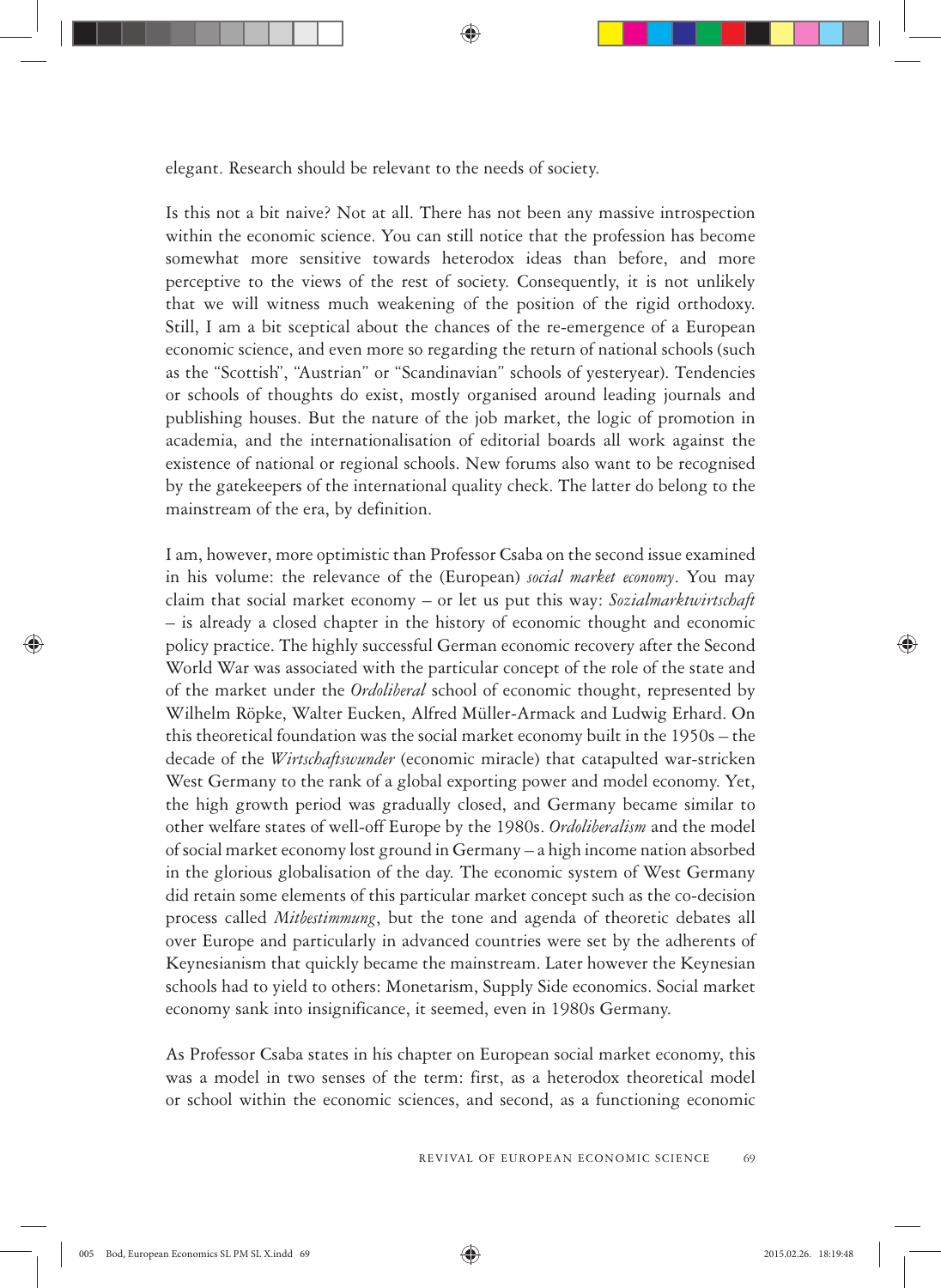system that others could take as a model economy. Once the *Wirtschaftswunder* years were over, West Germany became a genuine welfare state under Social Democratic rule. Later, after unification, the German economy faced various competitiveness challenges in the early 1990s. In summary: the appeal of the above model gradually faded away. Put another way, social market economy went out of fashion.

There exists a lot of misunderstanding concerning the meaning of the term social market economy. One major source of misunderstanding is the adjective *social*. The German term *Sozial* is far from what the English (or for that matter, the Hungarian) equivalent indicates. As an adjective before the term *market*, it does not at all imply *less* market or a *softer* version of market order. *Sozial*'s message includes instead that all segments of the society should take part in socially useful economic activities; its supporters rejected the proletarisation of masses trapped in welfare dependence; they were critical of "big government" as much as of "big business". Thus the meaning of this adjective should never be confused with that of "social" in contexts like "social worker", "social security". You could even claim that the social market system is a stronger, more active capitalism than other modern versions of the market order, particularly the Welfare State. Mind you, Röpke rejected the central tenets of Keynes's theory, particularly using debasement of the currency (managed inflation) as a policy instrument. Once he quipped that "Had not Mr Keynes written his *General Theory*, the economic profession would have been poorer. We all would have been richer."

Needless to say, social market economy has nothing to do with socialism, even if some socialist politicians use the term social market without knowing anything about the roots, history and the particular German practice. I always found it funny when Hungarian socialist politicians claimed to be supporters of social market economy – a model put to work under German Chancellors such as Adenauer and Erhard, hardly role models for Hungarian socialists who have been in government and in opposition for decades as comrades-in-arms with leftleaning liberals, rejecting the values and beliefs of the aforementioned German politicians.

The confusion has been increased by book titles such as the "third way" or "middle ground", as if *Sozialmarktwirtschaft* stood between capitalism and socialism. The fact that W. Röpke's book was published in Hungarian under the title *Harmadik út* ("Third Way"), must have had a confusing impact on the otherwise receptive Hungarian audience (as I discussed in my piece on the perception of *Ordoliberalism* in Hungary – Bod, 2010). Also, the title of Erhard's essay (*Wohlstand für Alle* – "Wellbeing for all") sounds very populist as it promises something that no serious academic would – but he was at the time of its writing a centre-right politician.

⊕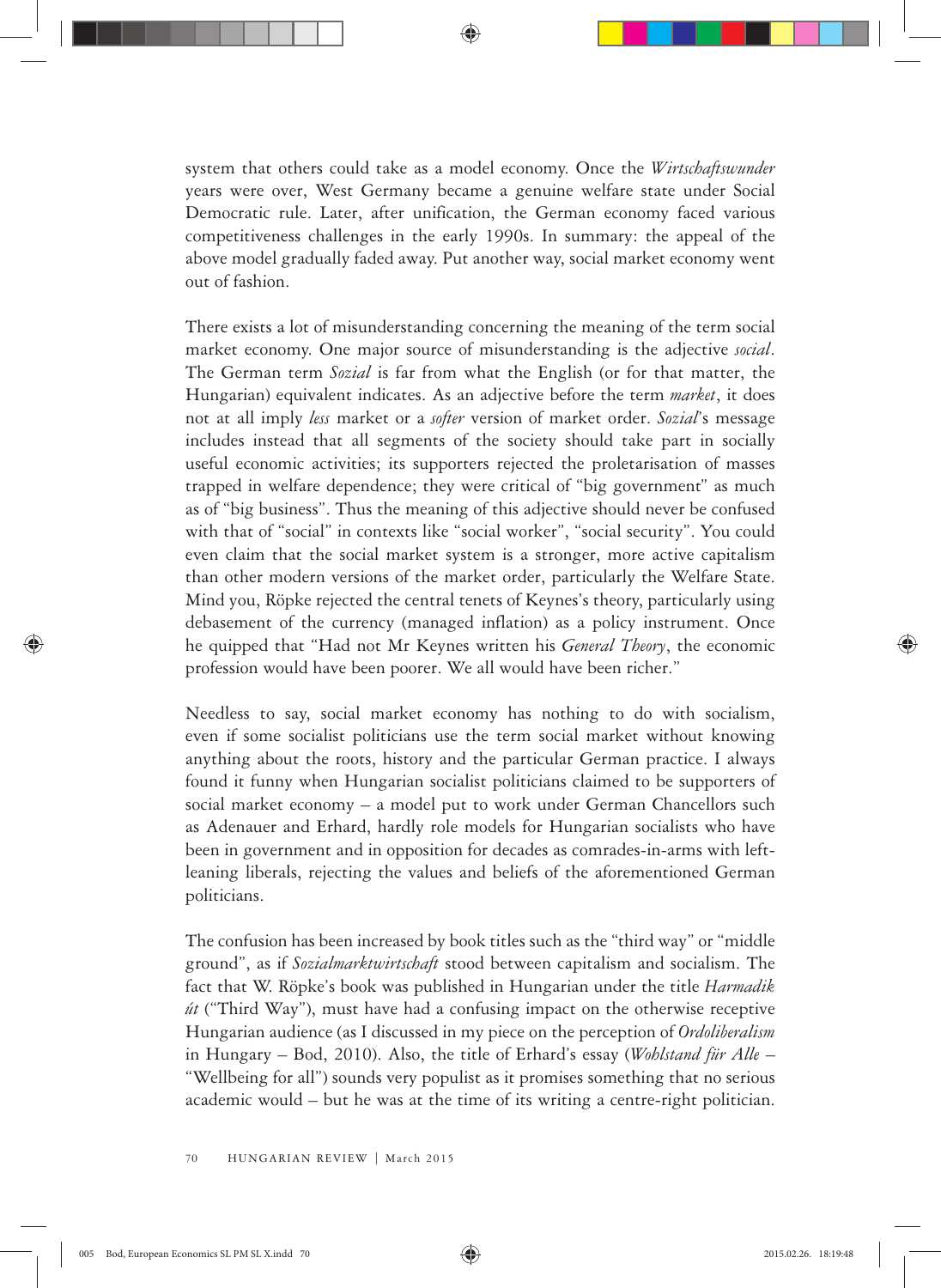To his merit: its text is free of populist ideas. Still, the adjective causes some trouble. The term *Ordoliberal* would not be much help either outside Germany to bring home the real message of that school of thought.

Yet, I would not subscribe to the impression that the social market economy is a thing of the past, or to the view that when the term appears in a contemporary context (say, the present Polish Constitution, or the Hungarian Constitution of 1989), it is only because of "mistaken identity". One can put forward strong arguments to support the claim that important elements of the theoretic construct of Röpke, Eucken et al. have become standard building blocks of the present European economic order. Such a cornerstone is government support to the small and medium size enterprises (SMEs) – an exemption from the general prohibition under EU rules for the state to directly fund businesses. All European governments provide support in some way or another to SMEs, without necessarily knowing about the original German concept of strengthening the so-called *Mittelstand*. Another European core policy is to keep product markets open, and restrain big firms in their efforts to control market segments. The Competition Commissioner is typically the best known member of the European Commission, since she or he has real power to keep anti-competitiveness tendencies, so typical of modern economic life, under control. It is not an exaggeration to claim that the procompetition vein in the European economic policy core is a living legacy of the social market economy school.

Similarly with the European practice of conflict management: the present (slightly neo-corporatist) labour rules and social dialogue frameworks go back to the recommendations of the social market economy school with respect to concerted efforts (*Mitbestimmung*). And finally, the broad dislike of using inflation as a macropolicy instrument may be partly due to the collective memory of Germans who suffered a lot from the terrible hyperinflation of the 1920s. In addition, stable currency is part of the economic theoretic foundation of a "good economy" as defined by the founders of the social market economy school.

But the question is still valid: can social market economy as an economic science concept and system still be relevant for the so-called transition countries of Central and Eastern Europe? Scepticism is justified, judging by the gradual decline of the concept even in Germany. Yet I for one, strongly believe that key components of this socio-economic concept are very much applicable to the new member states of the European Union, exactly because of their legacies of the period of central planning. Some support for this belief is provided by the closing two chapters of Mr Csaba's volume: his evaluation of the regime change in Central and Eastern Europe, and a look at the contribution of "transition" literature to the main body of economic science.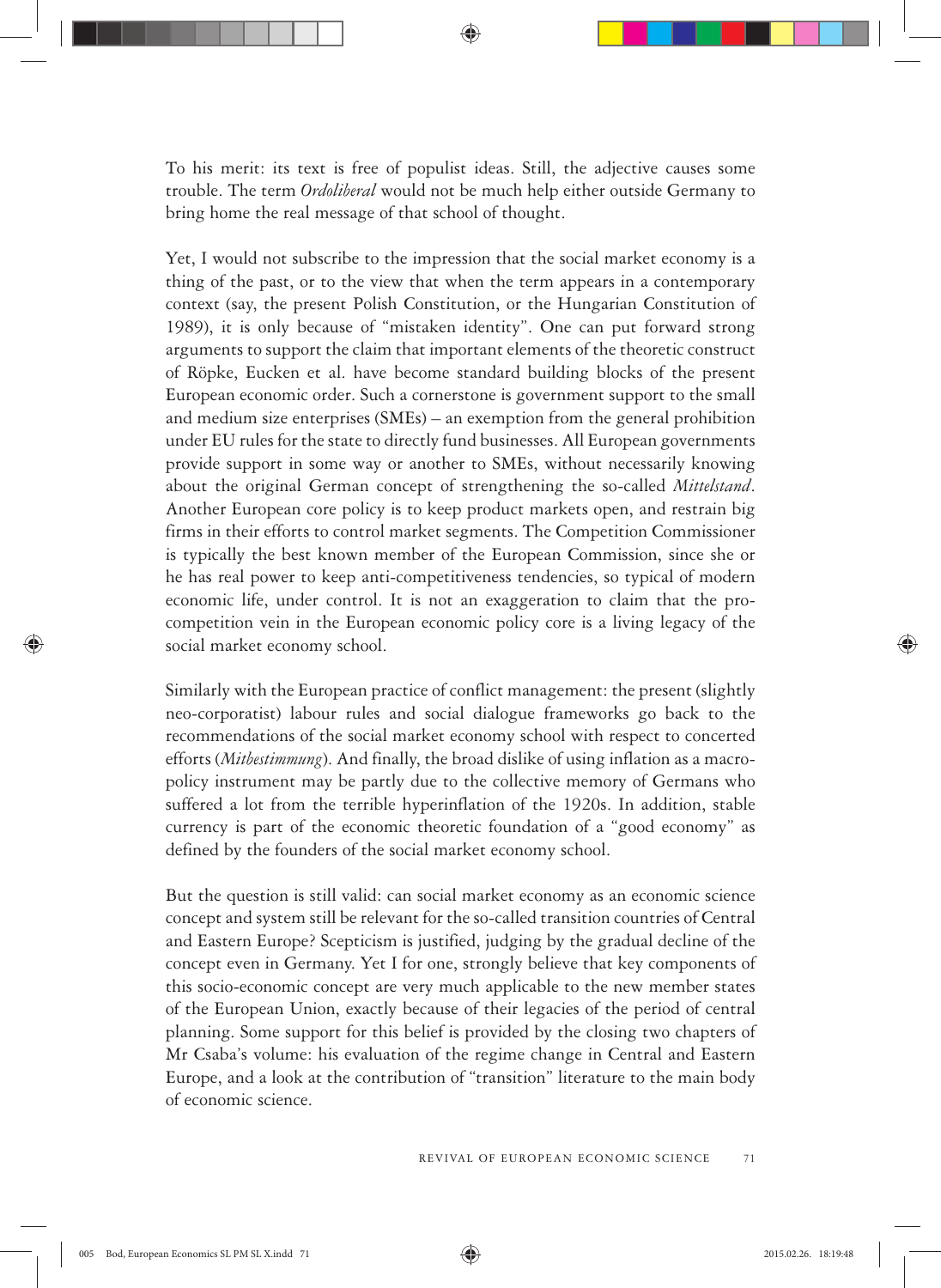He notes that although the transition (or rather: return) to market order has mostly been successful in terms of institution building, absorption of foreign capital and structural change, there remain some serious weaknesses in the economic order of the countries concerned: low labour market activity, sizeable black economy, and lack of transparency within the oversized public sector, among others. It is well known that policy advice from Western governments, international financial institutions and academic circles offered to the region in 1989 and after suffered from a strong neo-liberal bias. The mainstream of the age recommended quite simple solutions to the complex problems of the former planned economies: privatise, deregulate and liberalise fast, and market forces will do wonders. Sideline the State as much as you can, since market institution and market players will take care of themselves.

Now, the State has not faded away in any country (Hungary is a special case with a higher than average degree of income redistribution through the budget, and a very high share of the public sector in employment). Attempts to reduce the regulatory activities of the State have frequently led to failures and distortions in the functioning of the emerging market. At this point, criticism of the neo-liberal consensus is certainly valid. But this is exactly where the concept of the *Ordoliberal* economic school could be of help. The State of the original social market economy model is leaner than the one under the Welfare State concept, but it is far from being a benign "night watchman" State as recommended by some liberals of libertarian schools. It is obvious from the history of the socio-economic transition of the CEE region that the minimum state concept is not applicable, and efforts to leave government out of the key structural processes (privatisation, change in employment patterns, regional differentiation, the issue of poverty, and so on) would only multiply the downward risks to the transition process. I am convinced that social market economy, with its heavy accent on employment, particularly in the small and medium sized enterprise sector, and its determination to maintain the market order utilising the State's instruments (competition policy, tax policy, regulations) would offer a better formula for a country in transition than other competing concepts of the era.

Now, twenty-five or so years after the collapse of the old order in CEE, we certainly know much more about the dynamics of social and economic changes. People count, history counts, geography counts. Fundamental changes can never be modelled properly in a reductionist model concept of the economy, so frequently used in mainstream economic analysis. As Professor Csaba notes, it is not the rate of economic growth, nor the speed of structural changes but the financial, social and environmental sustainability that counts when it comes to gauging the degree of success and failure of the transition process. Only the holistic approach